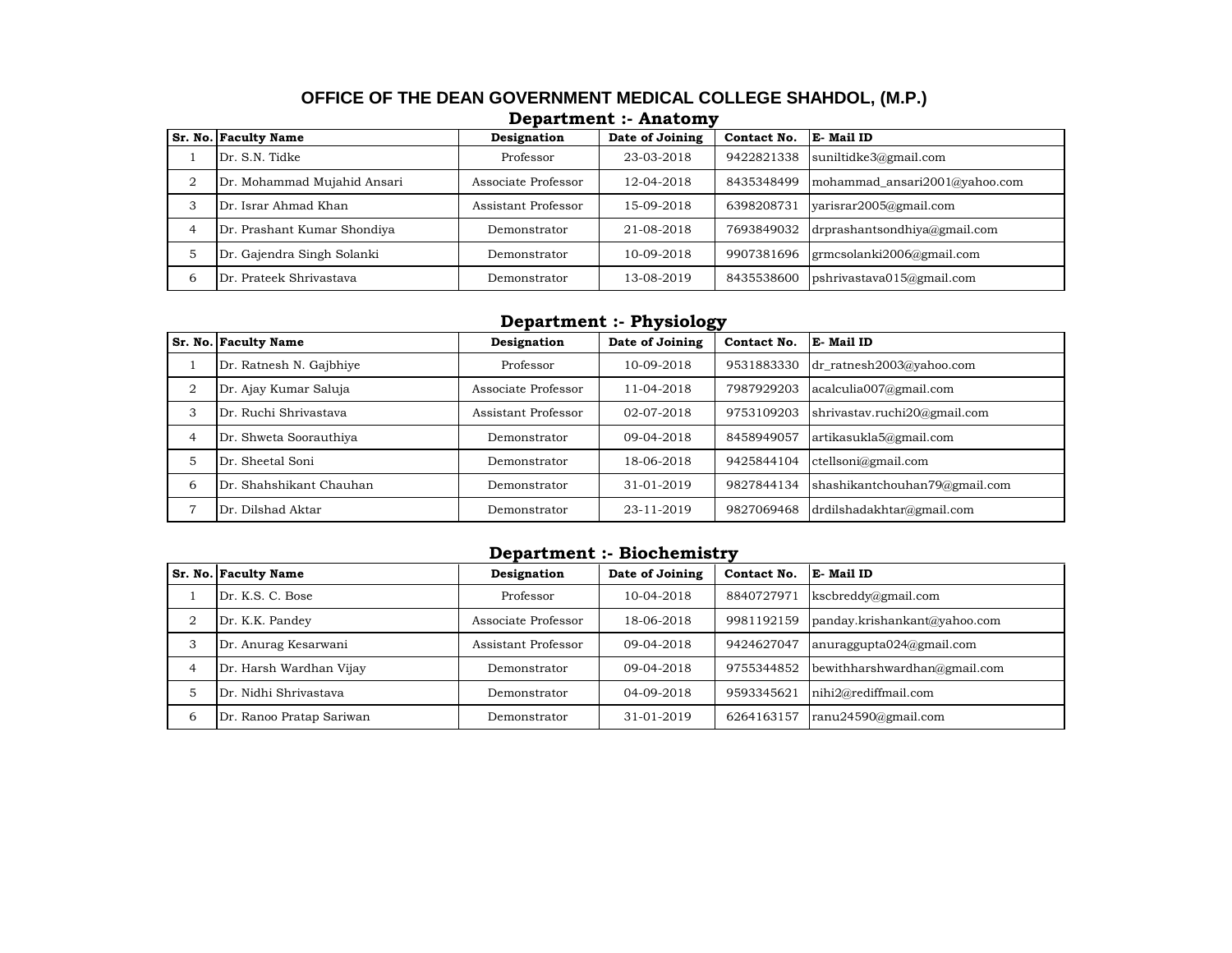| --                         |                     |                 |             |                               |
|----------------------------|---------------------|-----------------|-------------|-------------------------------|
| Sr. No. Faculty Name       | Designation         | Date of Joining | Contact No. | E-Mail ID                     |
| Dr. Farhan Ahmad Khan      | Professor           | 16-05-2019      | 9759468300  | drfarhangmcshahdol@gmail.com  |
| Dr. Satkar Rajaram Rajbhoj | associate Professor | 28-08-2019      | 9284125394  | rajbhojsatkar $1$ @gmail.com  |
| Dr. Deb Ranjan Dutta       | Assistant Professor | 21-05-2019      | 7983472917  | debrandatta@gmail.com         |
| Dr. Pratibha Singh Baghel  | Demonstrator        | $09-04-2018$    | 8989446096  | pratibhagmcshahdola@yahoo.com |
| Dr.Satya Kishor Sharma     | Demonstrator        | $03-06-2019$    | 9907468899  | satyakishor.sharma@gmail.com  |
| Dr. Prakash Soni           | Demonstrator        | 20-11-2019      | 8871966263  | prakashsoni33@gmail.com       |
|                            |                     |                 |             |                               |

## **Department :- Pharmacology**

# **Department :- Pathology**

|                | Sr. No. Faculty Name      | Designation         | Date of Joining  | Contact No. | E-Mail ID                    |
|----------------|---------------------------|---------------------|------------------|-------------|------------------------------|
|                | Dr. Bharat Jain           | Professor           | 23-12-2019       | 9425116399  | drbharatjain@gmail.com       |
| 2              | Dr. Chitrawati Gargade    | Associate Professor |                  | 8371020015  | gargadecb@gmail.com          |
| 3              | Dr. Atul Kumar Pandey     | Assistant Professor | 09-04-2018       | 9827733120  | dratul0709@gmail.com         |
| $\overline{4}$ | Dr. Sonam Dubey           | Assistant Professor | $11 - 04 - 2018$ | 8003959375  | sonamdubeyrewa@gmail.com     |
| 5              | Dr. Geeta Devi            | Assistant Professor | $09-04-2018$     | 9584317533  | geetassmc@gmail.com          |
| 6              | Dr. Yogesh Kumar Sirshyam | Demonstrator        | 13-04-2018       | 9977119278  | yogeshsirshyam86@gmail.com   |
|                | Dr. Mariya Khatoon Ansari | Demonstrator        | 17-05-2019       | 7503000939  | mariyakansari@gmail.com      |
| 8              | Dr. Shilpi Saraf          | Demonstrator        | 20-05-2019       | 9424646797  | drshilpisaraf@gmail.com      |
| 9              | Dr. Priyanka Prajapati    | Demonstrator        | 18-07-2019       | 8839542133  | priya.prajapati111@gmail.com |

### **Department :- Microbiology**

|                |                             |                     |                 | --          |                                         |
|----------------|-----------------------------|---------------------|-----------------|-------------|-----------------------------------------|
|                | <b>Sr. No. Faculty Name</b> | Designation         | Date of Joining | Contact No. | E-Mail ID                               |
|                | Dr. Abhishek Gaur           | Associate Professor | 12-09-2018      |             | 9039635556 $\left $ gaurabbhu@gmail.com |
| $\overline{2}$ | Dr. Mihir Kumar Pattnayak   | Assistant Professor | 20-05-2019      | 8518030078  | $\mathsf{patternaikmihir7}$ @gmail.com  |
| 3              | Dr. Surjeet Kumar Shukla    | Demonstrator        | $09-04-2018$    | 9926983733  | shuklasurjeet@gmail.com                 |
| 4              | Dr. Ankita Sharma           | Demonstrator        | 17-05-2019      |             | 9565272400 doctorankita8@gmail.com      |
|                | Dr. Pramod Singh Rajpoot    | Demonstrator        | 27-01-2020      | 8962186003  | raiputpramod48@gmail.com                |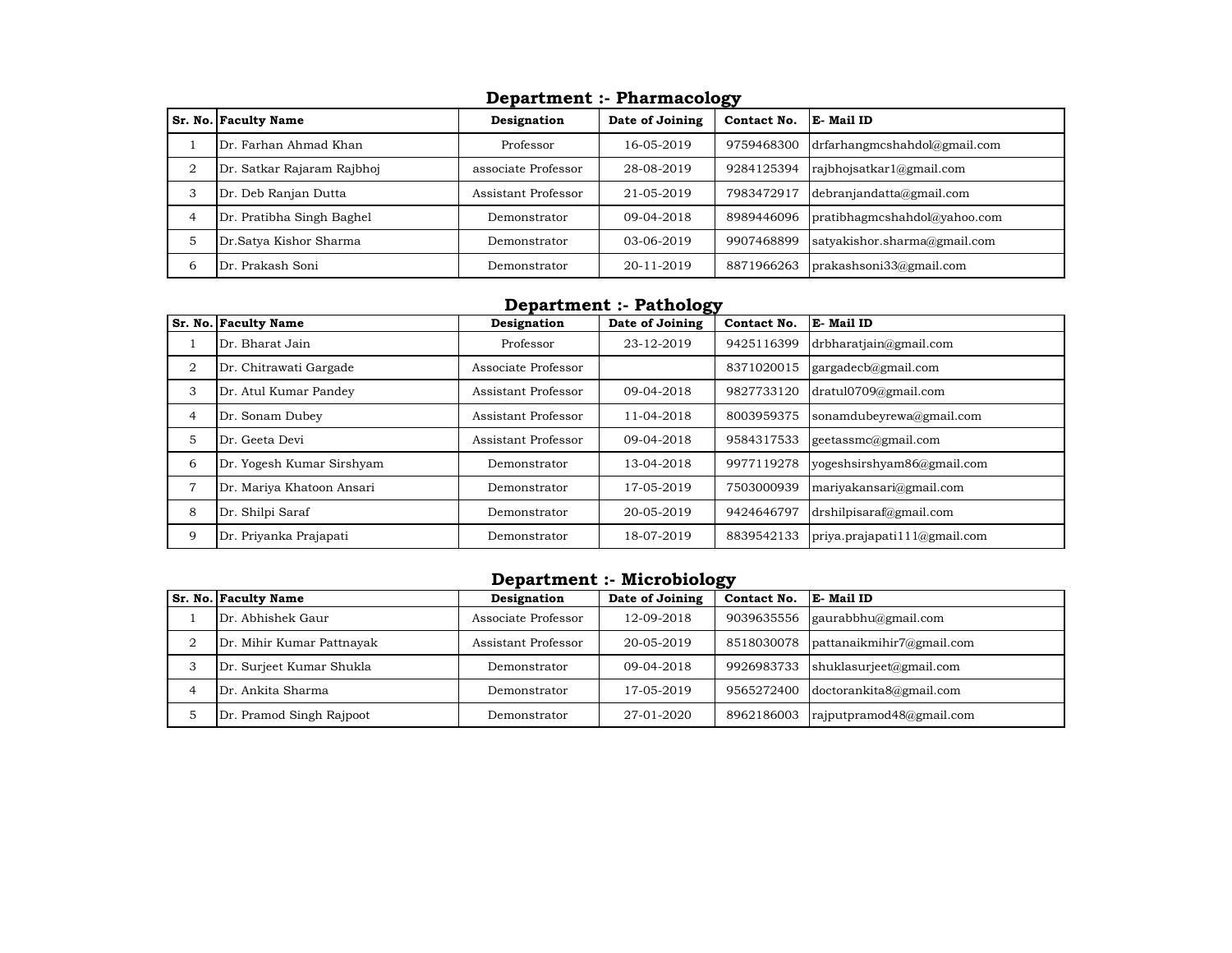|   | ----------                 |                     |                 |             |                                  |  |  |  |
|---|----------------------------|---------------------|-----------------|-------------|----------------------------------|--|--|--|
|   | Sr. No. Faculty Name       | Designation         | Date of Joining | Contact No. | E-Mail ID                        |  |  |  |
|   | Dr. Rajesh D. Kharat       | Professor           | 17-05-2019      | 7058530871  | drrajeshkharat@yahoo.in          |  |  |  |
| 2 | Dr Pawan Anandrao Wankhade | Associate Professor | 27-08-2019      | 9422422660  | drpawan9781@gmail.com            |  |  |  |
| 3 | Dr. Rajesh Chintalwar      | Assistant Professor | 24-06-2019      | 9767408101  | rchintalwar03@gmail.com          |  |  |  |
| 4 | Dr. Nandeep Kushwah        | Assistant Professor | $03-03-2020$    | 9406839764  | nandeep.kushwah@yahoo.com        |  |  |  |
| 5 | Dr. Nishant Mani Tripathi  | Demonstrator        | 12-04-2018      | 9200714632  | nishantmtripathi02@gmail.com     |  |  |  |
| 6 | Dr. Nikesh Khare           | Demonstrator        | $09-04-2018$    | 9826548064  | nikeshkhare@gmail.com            |  |  |  |
|   | Dr. Meharvan Singh         | Demonstrator        | 22-05-2019      | 7697610324  | meharvansinghchaurasia@gmail.com |  |  |  |

#### **Department :- Forensic Medicine**

# **Department :- Community Medicine**

|                | Sr. No. Faculty Name      | Designation         | Date of Joining | Contact No. | E-Mail ID                   |
|----------------|---------------------------|---------------------|-----------------|-------------|-----------------------------|
|                | DR. Pragati Vishnu Chavan | Professor           | 24-05-2019      | 9531905302  | drpragati2005@yahoo.co.in   |
| $\overline{2}$ | Dr. Vikrant Kabirpanthi   | Associate Professor | 17-04-2018      | 9981293674  | drvikrantpsm@gmail.com      |
| 3              | Dr. Sunil Kant Guleri     | Associate Professor | 17-05-2019      | 9752701650  | drsunilmdpsm@gmail.com      |
| $\overline{4}$ | Dr. Ramkumar Panika       | Associate Professor | 17-05-2019      | 8435575801  | drramkumartandiya@gmail.com |
| 5              | Dr. Akash Ranjan Singh    | Assistant Professor | 07-04-2018      | 7898594977  | akashranjan02@gmail.com     |
| 6              | Dr. Tanoja Sabni          | Assistant Professor | 22-05-2019      | 9826887164  | tanusabni95@gmail.com       |
| 7              | Dr. Vikas Gupta           | Assistant Professor | 22-05-2019      | 8607756278  | drvikasgupta1988@gmail.com  |
| 8              | Dr. Ashutosh Jaiswal      | Demonstrator        | 09-04-2018      | 9981725780  | $boi21786$ @gmail.com       |
| 9              | Dr. Shashi Saxena         | Demonstrator        | 22-05-2019      | 9258502078  | sshashisaxena@gmail.com     |
| 10             | Dr. kunal Peepre          | Demonstrator        | 27-08-2019      | 8319438745  | kunalcool1234@gmail.com     |

# **Department :- General Medicine**

|   | <b>Sr. No. Faculty Name</b>     | Designation         | Date of Joining | Contact No. E- Mail ID |                                            |
|---|---------------------------------|---------------------|-----------------|------------------------|--------------------------------------------|
|   | Dr. Rupesh Gupta                | Assistant Professor | 09-04-2018      |                        | 9074296985   neolog.raj $\omega$ gmail.com |
| ∠ | Dr. Madhu Saurabh Singh Dhurvey | Assistant Professor | 19-06-2018      |                        | 9993606663 sdrmadhusaurabh@gmail.com       |

## **Department :- Pediatrics**

| <b>Sr. No. Faculty Name</b> | Designation         | Date of Joining | Contact No. | E-Mail ID                           |
|-----------------------------|---------------------|-----------------|-------------|-------------------------------------|
| . Nishant Prabhakar<br>Dr.  | Assistant Professor | 09-04-2018      |             | 9425641186 dr.nishant1986@gmail.com |